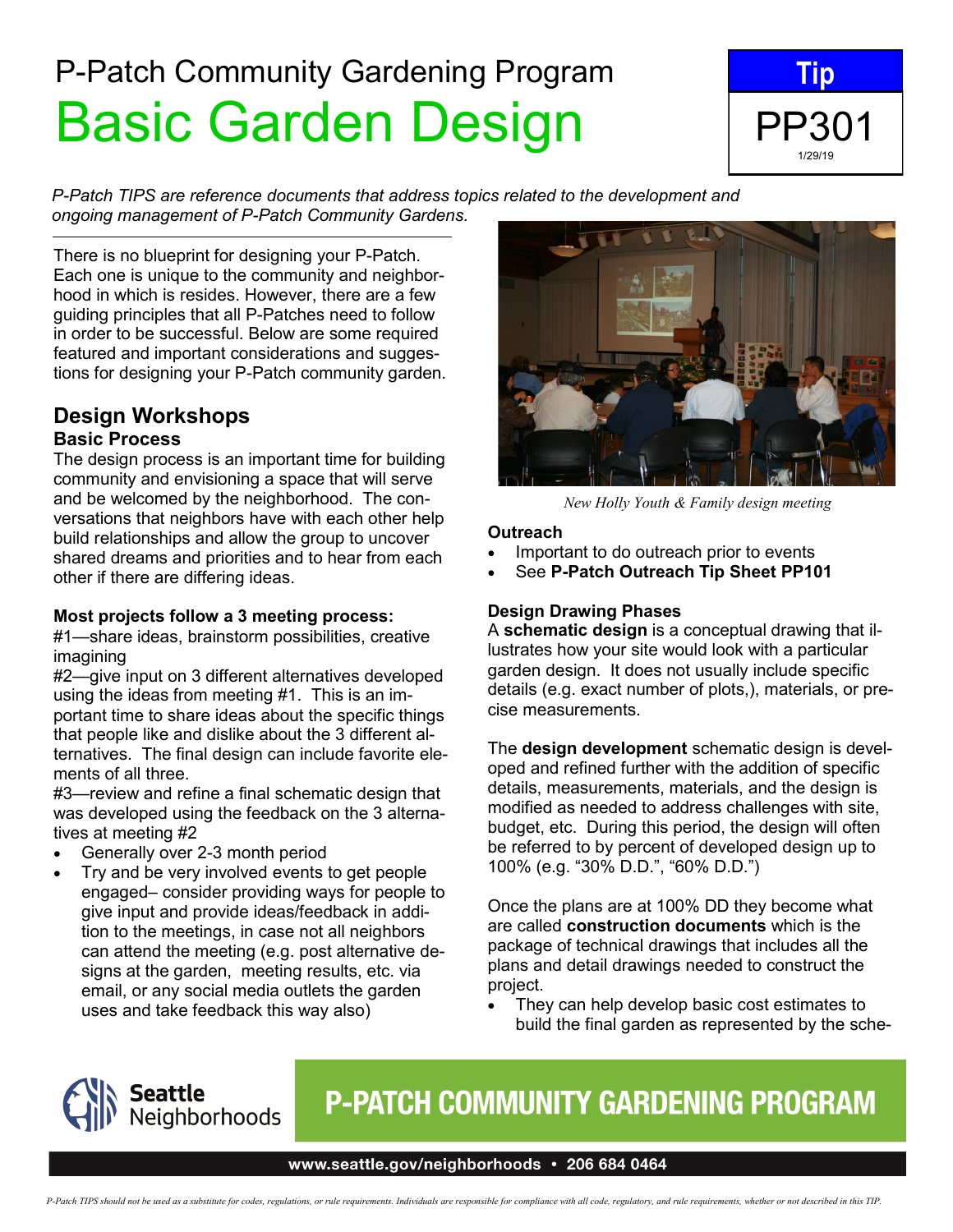### **Landscape Architects/Designers**

A design professional (LA or Landscape designer) can be very helpful during the design process. What is there role? Their responsibility is to:

- Facilitate the 3 meeting design process.
- Collect input from the community and using their design experience, they will incorporate community ideas to create 3 alternative schematic designs
- Refine the 3 alternatives, using community input to create a final schematic design.
- When it is time to move from the design to the building phase, they can be contracted to turn the schematic design into more detailed "construction documents" that a contractor or volunteer might use for permitting and construction. Sometimes they can help with the permitting process.
- How much do they cost?

The cost will depend a lot on the scope of work. You will want to be clear about the scope of work including what exactly you want them to be responsible for in terms of process and final products. For facilitation of a 3 meeting community design process, including development of 3 alternatives, a final schematic and accompanying cost estimate, the cost will usually range from \$15,000—\$25,000.

- Great info about selecting and working with a landscape architect: [http://](http://wasla.memberclicks.net/public-information) [wasla.memberclicks.net/public](http://wasla.memberclicks.net/public-information)-information
- How to find?

Placing an ad or request for qualifications in the Daily Journal of Commerce is the most basic way to find them. In addition you can directly invite firms to apply and spread the word via listservs, word of mouth, etc. Interview, look for firms/LA's that have specific development with public community design processes http://wasla.memberclicks.net/public-information Great info about selecting and working with an LA **Design Considerations**

### **Flow.** Site lines through the space help with safety.

Flow should be contiguous, include defined boundaries, and allow for regular interaction between gardeners.

**Safety.** "Crime Prevention Through Environmental Design"

• Partly "undone", providing space for elements to emerge organically over time by the gardeners themselves

**Building Community:** Design with the understanding that it will get built by both community members and professional contractors, depending on the garden element. Community hands on work fosters community cohesion, self-reliance, community investment in the space, and innovative ideas.

### **Guidance:**

- Build with Reused, Recycled, & Sustainable Materials.
- Build with permeable surfaces.
- Design to foster community cohesion, self-reliance, and innovative ideas**.**
- Think holistically, this includes land, design, building, and organizing criteria. [http://www.seattle.gov/](http://www.seattle.gov/neighborhoods/programs-and-services/p-patch-community-gardening/toolkit-for-gardeners/create-a-new-p-patch-community-garden) [neighborhoods/programs](http://www.seattle.gov/neighborhoods/programs-and-services/p-patch-community-gardening/toolkit-for-gardeners/create-a-new-p-patch-community-garden)-and-services/p-patchcommunity-gardening/toolkit-for-[gardeners/create](http://www.seattle.gov/neighborhoods/programs-and-services/p-patch-community-gardening/toolkit-for-gardeners/create-a-new-p-patch-community-garden)-anew-p-patch-[community](http://www.seattle.gov/neighborhoods/programs-and-services/p-patch-community-gardening/toolkit-for-gardeners/create-a-new-p-patch-community-garden)-garden
- Make sure everyone has a chance to help shape the garden. *Refer to P-[Patch Tip Sheet 512: Making De](http://www.seattle.gov/Documents/Departments/Neighborhoods/PPatch/Tips/512%20Making%20Decisions.pdf)[cisions](http://www.seattle.gov/Documents/Departments/Neighborhoods/PPatch/Tips/512%20Making%20Decisions.pdf)*
- *For a full picture of steps, [Refer to Creating a New P](http://www.seattle.gov/Documents/Departments/Neighborhoods/PPatch/Starting_a_new_P-Patch_flowchart2018.pdf)-[Patch Flow Chart.](http://www.seattle.gov/Documents/Departments/Neighborhoods/PPatch/Starting_a_new_P-Patch_flowchart2018.pdf)*
- Outreach the core group should ensure that all surrounding neighbors are aware of the P-Patch project. The core group should also demonstrate that they have made contact with local groups (schools, churches, businesses) *Refer to P-Patch [Tip Sheet](http://www.seattle.gov/Documents/Departments/Neighborhoods/PPatch/Inclusive-Outreach.pdf)  [PP101: Inclusive Outreach & Engagement](http://www.seattle.gov/Documents/Departments/Neighborhoods/PPatch/Inclusive-Outreach.pdf)*
- In order to insure everyone has a chance to help shape the garden, each decision, no matter how small, should involve inclusion of as many people as possible. Inclusive decision-making results in better decisions, community building, and a higher degree of participation and commitment from everyone. *Refer to P-Patch [Tip Sheet PP512: Making Decisions](http://www.seattle.gov/Documents/Departments/Neighborhoods/PPatch/Tips/512%20Making%20Decisions.pdf)*



# **P-PATCH COMMUNITY GARDENING PROGRAM**

#### www.seattle.gov/neighborhoods • 206 684 0464

P-Patch TIPS should not be used as a substitute for codes, regulations, or rule requirements. Individuals are responsible for compliance with all code, regulatory, and rule requirements, whether or not described in this TI